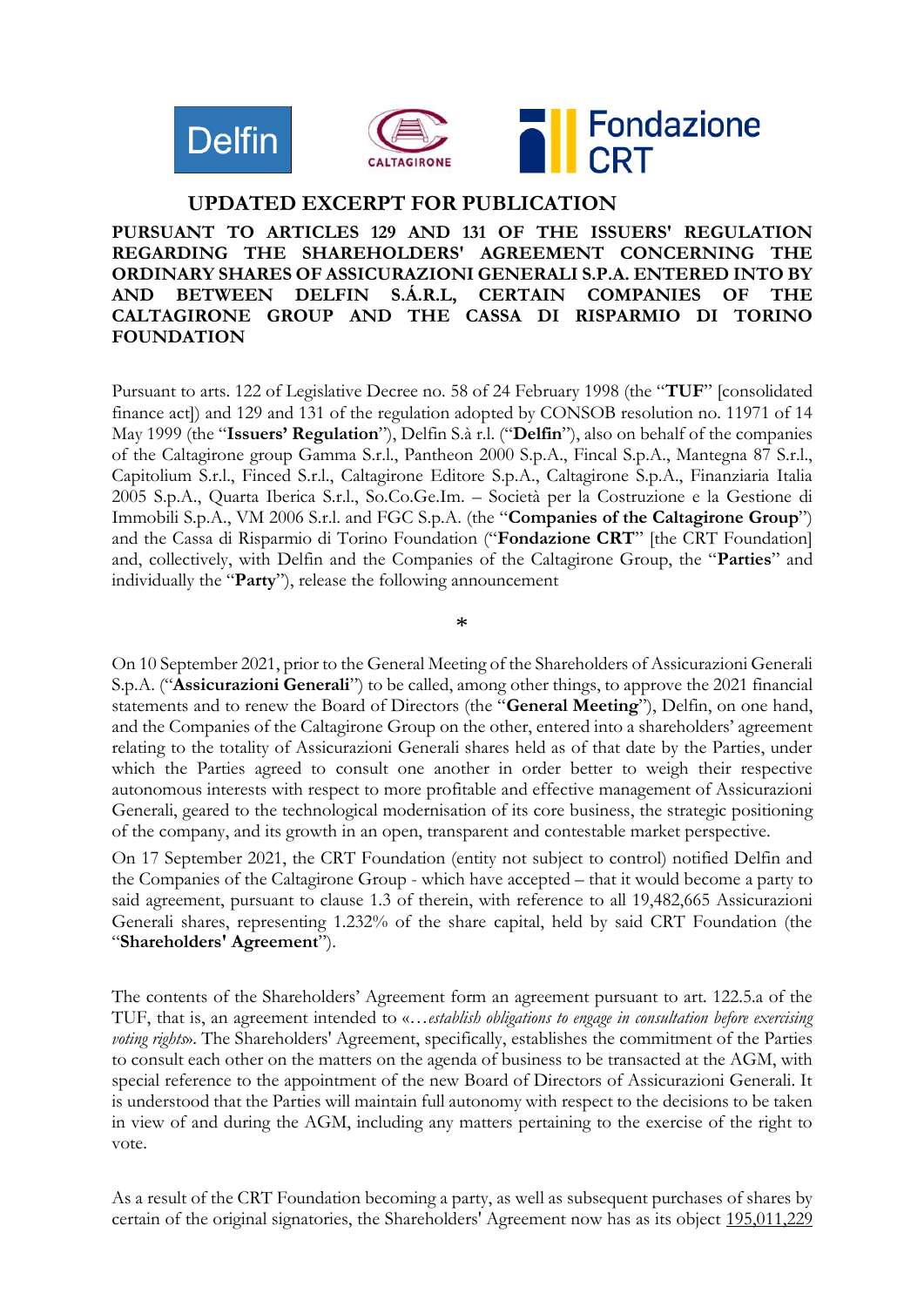ordinary shares of Assicurazioni Generali owned by the Parties, corresponding to 12.334% of the share capital of Assicurazioni Generali represented by shares with voting rights. The provisions of the Shareholders' Agreement will also be applicable to all possible other ordinary shares of Assicurazioni Generali which, in any form, might be held, directly and/or indirectly, by the Parties for the entire term of the Agreement.

This updated excerpt and the essential information updated, pursuant to articles 130 and 131 of the Issuers' Regulation, will be published today on the website of Assicurazioni Generali at the address: *[www.generali.com](http://www.generali.com/)*.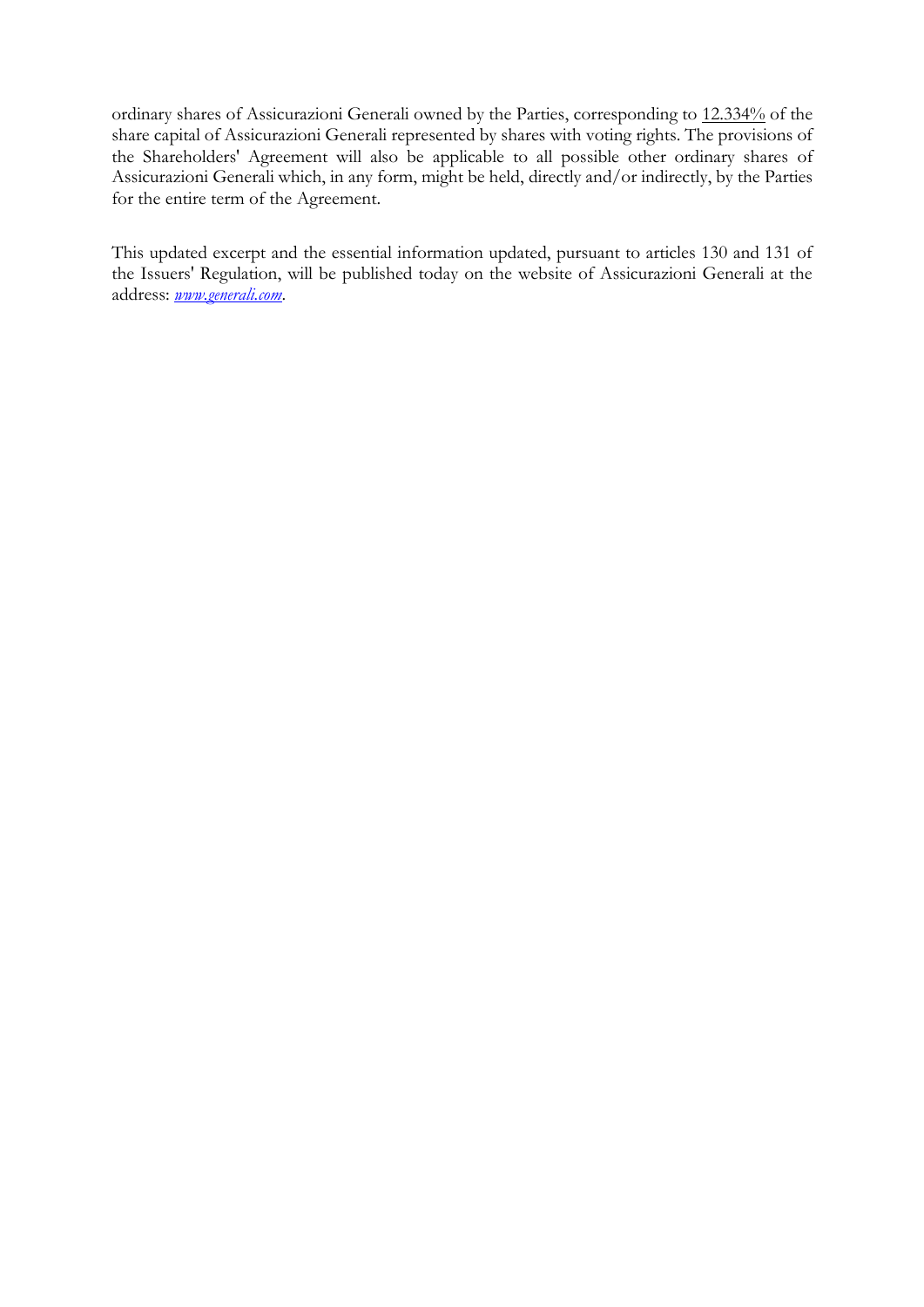

# **UPDATED KEY INFORMATION**

#### **PURSUANT TO ARTICLES 130 AND 131 OF THE ISSUERS' REGULATION, RELATING TO THE SHAREHOLDERS' AGREEMENT ON THE ORDINARY SHARES OF ASSICURAZIONI GENERALI S.P.A., ENTERED INTO BY AND BETWEEN DELFIN S.Á.R.L, CERTAIN COMPANIES OF THE CALTAGIRONE GROUP AND THE CASSA DI RISPARMIO DI TORINO FOUNDATION.**

Pursuant to arts. 122 of Legislative Decree no. 58 of 24 February 1998 (the "**TUF**" [consolidated finance act]) and 130 and 131 of the regulation adopted by CONSOB resolution no. 11971 of 14 May 1999 (the "**Issuers' Regulation**"), Delfin S.à r.l. ("**Delfin**"), also on behalf of the companies of the Caltagirone group Gamma S.r.l., Pantheon 2000 S.p.A., Fincal S.p.A., Mantegna 87 S.r.l., Capitolium S.r.l., Finced S.r.l., Caltagirone Editore S.p.A., Caltagirone S.p.A., Finanziaria Italia 2005 S.p.A., Quarta Iberica S.r.l., So.Co.Ge.Im. – Società per la Costruzione e la Gestione di Immobili S.p.A., VM 2006 S.r.l. and FGC S.p.A. (the "**Companies of the Caltagirone Group**") and the Cassa di Risparmio di Torino Foundation ("**Fondazione CRT**" [the CRT Foundation] and, collectively, with Delfin and the Companies of the Caltagirone Group, the "**Parties**" and individually the "**Party**"), release the following announcement.

\*

On 10 September 2021, prior to the General Meeting of the Shareholders of Assicurazioni Generali S.p.A. ("**Assicurazioni Generali**") to be called, among other things, to approve the 2021 financial statements and to renew the Board of Directors (the "**General Meeting**"), Delfin, on one hand, and the Companies of the Caltagirone Group on the other, entered into a shareholders' agreement relating to the totality of Assicurazioni Generali shares held as of that date by the Parties, under which the Parties agreed to consult one another in order better to weigh their respective autonomous interests with respect to more profitable and effective management of Assicurazioni Generali, geared to the technological modernisation of its core business, the strategic positioning of the company, and its growth in an open, transparent and competitive market environment.

On 14 September 2021, Quarta Iberica Srl, Mantegna '87 S.r.l. and Finced S.r.l. notified Delfin that they had increased their respective shareholdings in Assicurazioni Generali, thus conferring a greater number of shares under the Agreement.

On 16 September 2021, FGC S.p.A., Pantheon 2000 S.p.A. and Gamma S.r.l. notified Delfin that they had increased their respective shareholdings in Assicurazioni Generali, thus conferring a greater number of shares under the Agreement.

On 17 September 2021, the CRT Foundation (entity not subject to control) notified Delfin and the Companies of the Caltagirone Group - which have accepted - that they would become a party to said Agreement, pursuant to clause 1.3 thereof, with reference to all 19,482,665 Assicurazioni Generali shares, representing 1.232% of the share capital held by said Party (the "**Shareholders' Agreement**" or the "**Agreement**", as well as having as its object the greater number of shares subsequently conferred by Quarta Iberica S.r.l., Mantegna '87 S.r.l., Finced S.r.l., FGC S.p.A., Pantheon 2000 S.p.A. and Gamma S.r.l. and including the CRT Foundation as a Party).

### **1. Type of Shareholders' Agreement**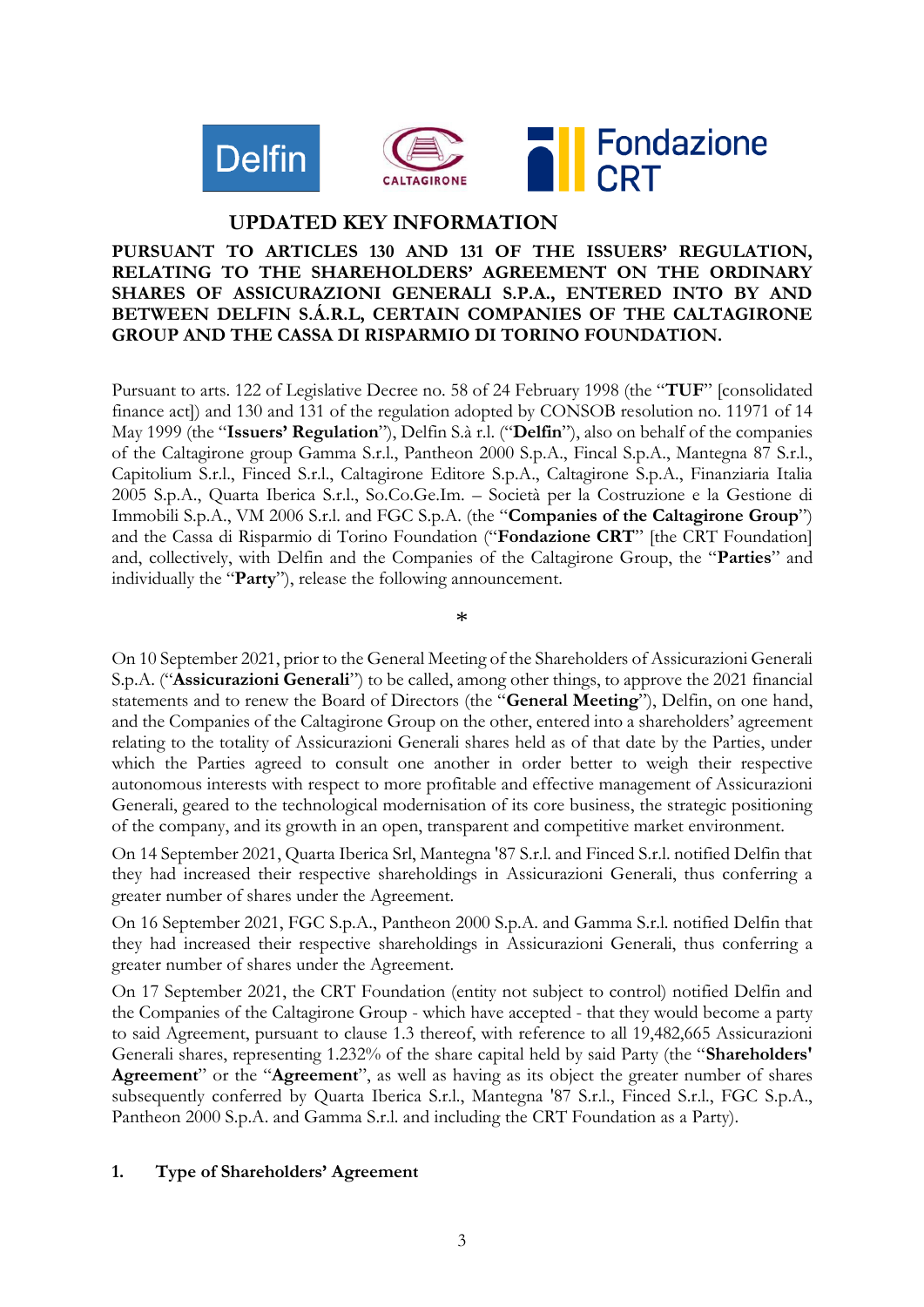The contents of the Shareholders' Agreement form an agreement pursuant to art. 122.5.*a* of the TUF, that is, an agreement intended to «…*establish obligations to engage in consultation before exercising voting rights*».

Pursuant to art. 130.2 of the Issuers Regulation, it is specified that the Shareholders' Agreement does not have the following purpose or effect *(i)* the creation of bodies for the execution of the Agreement, *(ii)* the provision of penal clauses to which the Party that defaults on the obligations set out therein is subject, *(iii)* the provision of automatic and/or non-automatic renewal clauses, or *(iv)* deposit obligations on the shares to which the Agreement refers while the Agreement is in effect.

### **2. Contents of the Shareholders' Agreement**

Under the Shareholders' Agreement, the Parties warrant to consult each other on the matters on the agenda of business to be transacted at the AGM, with special reference to the appointment of the new Board of Directors of Assicurazioni Generali.

The Parties expressly agree that they have and shall maintain for the entire duration of the Shareholders' Agreement full power to freely determine the decisions to be taken prior to and during the General Meeting, so that they therefore cannot be deemed to be bound by any commitments of any kind whatsoever arising from the Shareholders' Agreement with regard to: *(i)* the exercise of voting rights, or of any other administrative rights, attributed to the shares to which the Agreement refers in connection with the subjects that are discussed and put to the vote at the General Meeting or any other meeting of the shareholders of Assicurazioni Generali; and/or *(ii)* the exercise of joint control or of notable influence on Assicurazioni Generali, on its subsidiaries or parent companies and on companies subject to joint control; and/or *(iii)* any indication, directive or other form of influence whatsoever on the management of Assicurazioni Generali or on the decisions of its governing body, without prejudice to the rights due to the Parties as shareholders.

The Parties also agree that they undertake to keep one another informed with regard to any purchases of Assicurazioni Generali shares, independently of the market disclosures required by law, and to take all necessary steps to ensure that no obligation to make a public tender offer on Assicurazioni Generali shares or other obligations of a regulatory nature arise on the Parties, jointly and severally. Should such obligations arise in breach of the Agreement, it is agreed that the Parties shall hold one another harmless and indemnified from any loss suffered as a result of the arising of such obligations.

Lastly, the Parties agree that should third parties wish subsequently to join the Agreement, this shall only be possible with the consent of the Parties and on condition that the entry into the Agreement by such third parties and the respective contribution of the shares held by them does not cause an obligation to promote a public tender offer on the shares of Assicurazioni Generali or to request prior authorisation from the competent Authorities to arise on any Party or on the Parties collectively.

By effect of the Shareholders' Agreement, no party shall acquire de facto or de jure control of Assicurazioni Generali.

#### **3. Issuer of the shares to which the Shareholders' Agreement refers**

As of the date of the Shareholders' Agreement, Assicurazioni Generali is an insurance company established in the form of a joint stock company under Italian law, with registered office in Trieste, Piazza Duca degli Abruzzi 2, with VAT number, tax code and registration number 00079760328 on the Companies Register held by the Venezia Giulia Chamber of Commerce and with a fully subscribed and paid-in share capital of Euro 1,581,069,241.00, represented by shares traded on the Mercato Telematico Azionario electronic stock market organised and managed by Borsa Italiana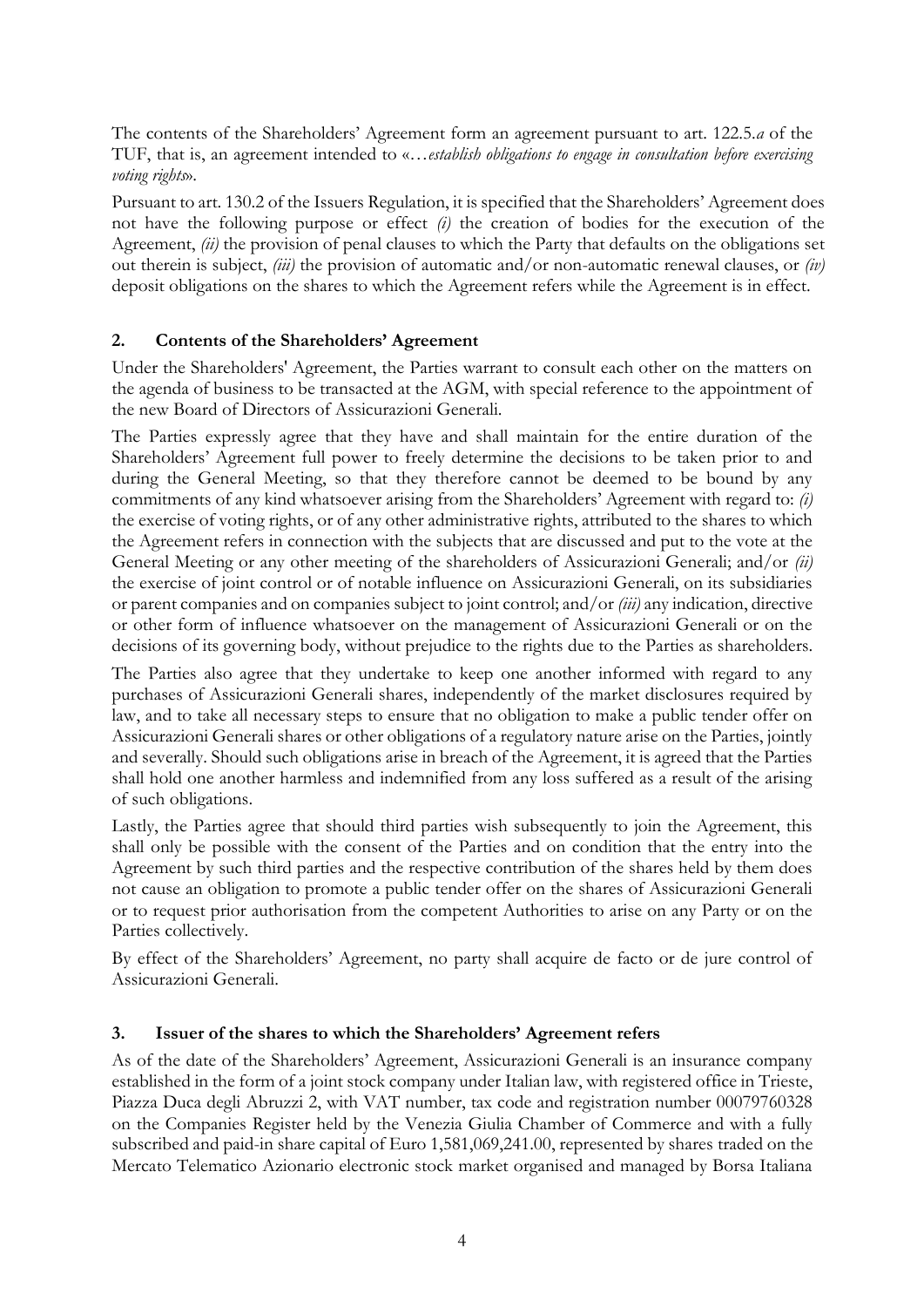S.p.A.

Assicurazioni Generali is registered with number 1.00003 in section I of the Roll of Insurance Companies held by the Italian Insurance Supervisory Authority, also in its capacity as parent company of the Generali insurance group, which is registered with code G0026 on the Roll of Insurance Groups held by the same Authority.

## **4. Parties to the Shareholders' Agreement**

The Parties to the Shareholders' Agreement are:

- *(i)* Gamma S.r.l., registered office in Rome, Via Barberini 28, tax code 08281301005;
- *(ii)* Pantheon 2000 S.p.A., registered office in Rome, Via Barberini 28, tax code 06356971009
- *(iii)* Fincal S.r.l., registered office in Rome, Via Barberini 28, tax code 09220111000;
- *(iv)* Mantegna 87 S.r.l., registered office in Rome, Via Barberini 28, tax code 07952230584;
- *(v)* Capitolium S.r.l., registered office in Rome, Via Barberini 28, tax code 07303271006; Finced S.r.l., registered office in Rome, Via Barberini 28, tax code 07303271006;
- *(vi)* Finced S.r.l., registered office in Rome, via Barberini 28, tax code 08063021003;(i) Gamma S.r.l., registered office in Rome, Via Barberini 28, tax code 08063021003;
- *(vii)* Caltagirone Editore S.p.A., registered office in Rome, Via Barberini 28, tax code 05897851001;
- *(viii)* Caltagirone S.p.A., registered office in Rome, Via Barberini 28, tax code 00433670585;
- *(ix)* Finanziaria Italia 2005 S.p.A., registered office in Rome, Via Barberini 28, tax code 06057811009;
- *(x)* Quarta Iberica S.r.l., registered office in Rome, Via Barberini 28, tax code 07346521003;
- *(xi)* So.Co.Ge.Im. Società per la Costruzione e la Gestione di Immobili S.p.A., registered office in Rome, Via Barberini 28, tax code 987550589;
- *(xii)* VM 2006 S.r.l., registered office in Rome, Via Barberini 28, tax code 09259601004;
- *(xiii)* FGC S.p.A., registered office in Rome, Via Barberini 28, tax code 06971070583; all under the control of cav. lav. Francesco Gaetano Caltagirone;
- *(xiv)* Delfin, registered office in the Grand Duchy of Luxembourg, Luxembourg, 7 rue de la Chapelle, tax code 20062423553, subject to control by cav. Leonardo Del Vecchio, on the other;
- *(xv)* CRT Foundation, registered office in Turin, via XX Settembre no. 31, tax code 97542550013, entity not subject to control.
- **5. Number of shares to which the Shareholders' Agreement refers owned by each Party at the date of the Shareholders' Agreement and relative percentage with respect to the total number of shares to which the Agreement relates and to the voting share capital of Assicurazioni Generali**

The Shareholders' Agreement refers to the Assicurazioni Generali shares indicated below, which represent the total number of Assicurazioni Generali shares held respectively by the Parties.

Since Assicurazioni Generali issues only ordinary shares each of which is attributed one voting right, the total voting rights that may be exercised in Assicurazioni Generali coincides with the number of shares issued by it, to which, for simplicity, sole reference is made.